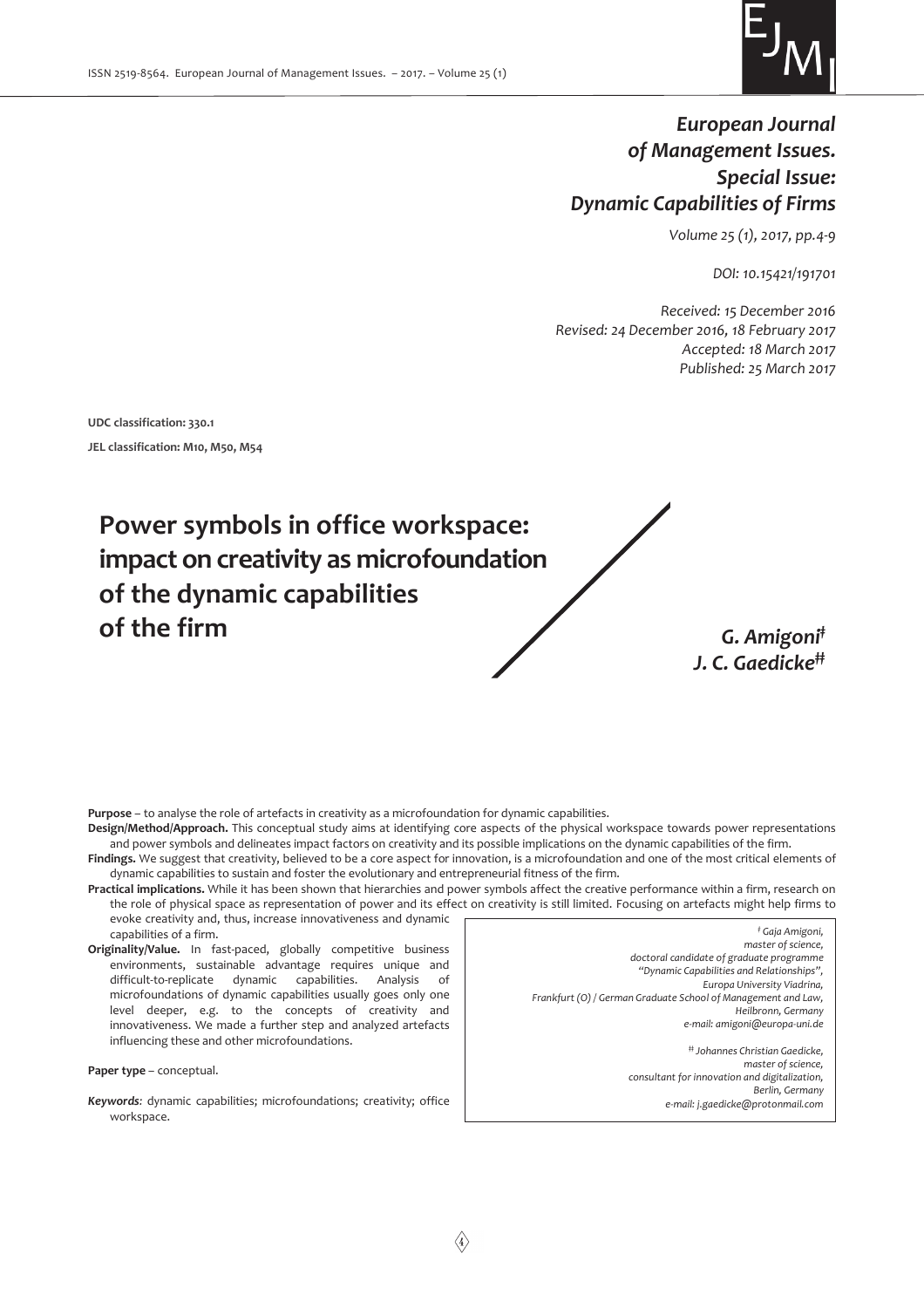

## **Символи влади на робочому місці: вплив на креативність як мікропідставу динамічних здібностей фірми**

*Гайа Аміджоні‡ , Йоханнес Крістіан Гедіке‡‡*

*‡Європейський університет Віадріна, Франкфурт-на-Одері, Німецька вища школа менеджменту і права, Гайльбронн, Німеччина ‡‡Консультант з інновацій та оцифровування, Берлін, Німеччина*

- **Мета дослідження** проаналізувати роль артефактів в створенні креативності та інноваційності як мікропідстав динамічних здібностей.
- **Дизайн/Метод/Підхід дослідження.** Дане концептуальне дослідження націлене на визначення ключових аспектів робочого простору як демонстрації влади, а також інших символів влади, з точки зору їх впливу на креативність і можливого впливу на динамічні здатності фірми.
- **Результати.** Зроблено припущення, що креативність, яка вважається основою інноваційності, – базовий і один з найважливіших елементів (мікропідстав) динамічних здібностей. Вона необхідна для того, щоб вистояти у конкурентній боротьбі, для створення еволюційної і підприємницької придатності фірми.
- **Практичне значення дослідження.** Не дивлячись на те, що вплив ієрархій і символів влади на ефективність фірм неодноразово проаналізовано, кількість досліджень про<br>вплив робочого простору (як символу вплив робочого простору (як символу внутрішньоорганізаційної влади) на креативність вкрай мала. Фокусування на артефактах може допомогти фірмам проявити креативність і таким чином збільшити рівень інноваційності та динамічних здібностей фірми.
- **Оригінальність/Цінність/Наукова новизна дослідження.** У мінливому глобальному бізнес-оточенні наявність стійкої конкурентної переваги вимагає наявності унікальних, важких до відтворення динамічних здібностей. Аналіз мікропідстав динамічних здібностей зазвичай проводиться лише на один рівень глибше, наприклад, на рівні концепцій креативності та інноваційності. У дослідженні зроблено перший крок в цьому напрямку, проаналізовано артефакти, що впливають на згадані концепції, а також інші мікропідстави.

**Тип статті** – теоретична.

*Ключові слова:* динамічні здібності; мікропідстави; креативність; виробничі приміщення; символи влади.

## **Символы власти на рабочем месте:**  влияние на креативность как микрооснование **динамических способностей фирмы**

# *Гайа Амиджони‡ , Йоханнес Кристиан Гедике‡‡*

*‡Европейский университет Виадрина, Франкфурт-на-Одере, Немецкая высшая школа менеджмента и права, Хайльбронн, Германия ‡‡Консультант по инновациям и оцифровыванию, Берлин, Германия*

- **Цель исследования** проанализировать роль артефактов в создании креативности и инновационности как микрооснований динамических способностей.
- **Дизайн/Метод/Подход исследования.** Данное концептуальное исследование нацелено на определение ключевых аспектов рабочего пространства как демонстрации власти, а также других символов власти, с точки зрения их влияния на креативность и возможного влияния на динамические способности фирмы.
- **Результаты.** Сделано предположение, что креативность, которая считается основой инновационности, – базовый и один из самых важных элементов (микрооснований) динамических способностей. Она необходима для того, чтобы выстоять в конкурентной борьбе, для создания эволюционной и предпринимательской пригодности фирмы.
- **Практическое значение исследования.** Несмотря на то, что влияние иерархий и символов власти на эффективность фирм было неоднократно проанализировано, количество исследований о влиянии рабочего пространства (как символа внутриорганизационной власти) на креативность крайне мало. Фокусирование на артефактах может помочь фирмам проявить креативность и таким образом увеличить уровень инновационности и динамических способностей фирмы.
- **Оригинальность/Ценность/Научная новизна исследования.** В быстро меняющемся глобальном бизнес-окружении наличие устойчивого конкурентного преимущества требует наличия уникальных, трудных к воссозданию динамических способностей. Анализ микрооснований динамических способностей обычно производится лишь на один уровень глубже, например, на уровне концепций креативности и инновационности. В исследовании сделан еще первый шаг в этом направлении, проанализированы артефакты, влияющие на упомянутые концепции, а также прочие микрооснования.

**Тип статьи** – теоретическая.

*Ключевые слова:* динамические способности; микрооснования; креативность; рабочее пространство; символы власти.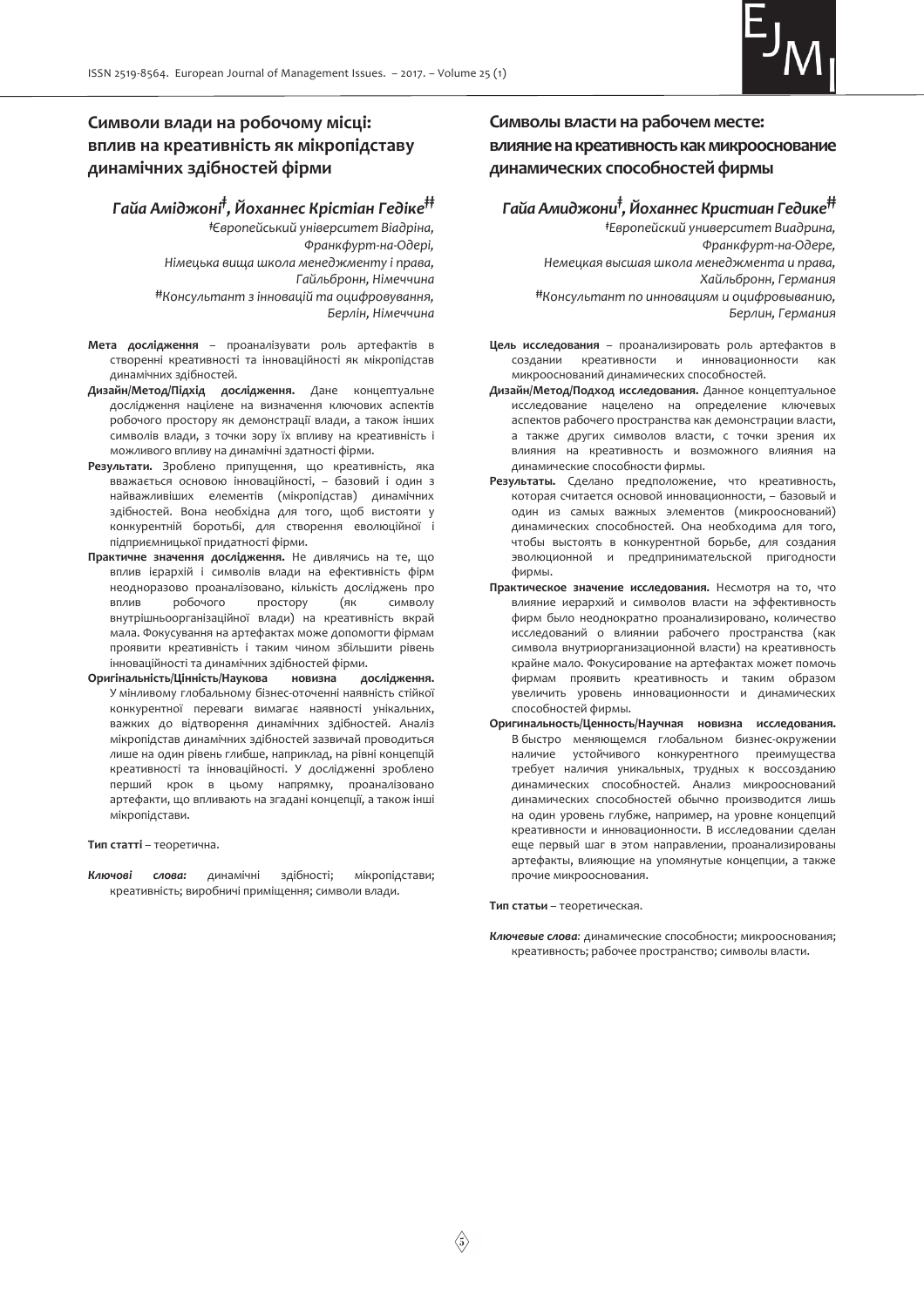

### **Introduction**

he competence to innovate and bring innovation forward is  $\langle T \rangle$ believed to be a cornerstone of successful, long-term activity of a firm or organization in the market place, also described as sustained competitive advantage *(Teece, 2007*). Creativity (i.e., the production of ideas that are both novel and useful in any domain; *Woodman et al., 1993; Amabile, et. al., 1996*) as underlying component, represents a critical strategic aspect, given the need for organizations to be innovative in order to maintain an achieved market position or to outcompete competitors (*Amabile, et al., 1996*).

It is suggested that innovation itself is a dynamic capability, necessary for organizations to sustain competitive advantage long-term (*e.g. Lawson & Samson, 2001; O'Connor, 2008*). Creativity, being a constituting aspect of innovation, can reasonably be conceived as an important element of dynamic capabilities, crucial for their development and evolution in a fastmoving, complex and competitive business environment (*Lawson & Samson, 2001; Teece, 2007; O'Connor, 2008*). Microfoundations within the stream of dynamic capabilities should help to better understand, or at least, to better analyze the underlying mechanisms of competitive advantage and, as *Felin et al.* (*2012*) state, support "… the reproduction and management of collective constructs such as routines and capabilities" (*p. 1352*). We propose therefore that creativity may be a microfoundation to dynamic capabilities.

Regarding creativity as microfoundation, the spaces in which creative activities take place represent an important aspect in the innovation process of the organization, too (*Moultri et al., 2007*). For instance, the workspace supports creative activities through the provision of appropriate resources, work facilities and the possibility to enable different working modes possibility to enable different working modes (*Moultri et al., 2007*).

Although some scholars are paying increasing attention to the physical environment in which creative activities take place (e.g., Dul & Ceylan, 2011), research investigating critical aspects and implications of the physical workspace in supporting (or hindering) creativity is still rather limited (*Peters, 1992; Moultri et al., 2007*). Furthermore, little research has investigated the effects of power symbols in workspace design on creativity.

Power and power hierarchies are so pervasive in regulating and shaping relationships among individuals that they appear to be distinctive features of social organizations (*Fiske, 1992; Bogodistov & Botts, 2016*). Identifying key aspects of the physical environment symbolizing power and clarifying their effects on creativity may reveal new directions for future research in the fields of creativity, dynamic capabilities and space management.

#### **Research Question**

he research question of this paper is, thus: "How can power *symbols and other artefacts impact dynamic capabilities of a firm?"*

## **Method**

his paper mainly draws on psychology, architecture, and innovation literature and aims at providing insights on the process of creative performance and the effects of power symbols via the office space.

#### **Results**

## *Power, creativity, and the role of the physical space*

## *Power and its effects*

ccording to *Bacharach and Lawler* (*1981*), power is the ability  $\Lambda$ to influence others. Power can belong to someone holding a high position within a group or an organization or to someone in possession of valuable resources, such as knowledge and/or expertise (*French, & Raven, 1958; Yukl, & Falbe, 1991; Lee, & Tiedens, 2002*). Power hierarchies are a central and distinguishing aspect of social organizations (*Sligte, et al., 2011*). Possession and manifestation of power fundamentally influence individuals' information-processing and behavioral tendencies (*Fiske, 1993; Keltner, et al., 2003*).

Several studies have investigated the relationship between power and creative performance leading to mixed findings: on the one hand, some demonstrated that power leads to higher creativity (*Smith, & Trope, 2006; Galinsky, et al., 2008*), on the other hand, such effects are questioned (e.g.: *Kuh,l & Kazen, 2008; Glenday, 2011*).

Despite of the growing literature investigating the impact of the work space and its infrastructure on creative performance (e.g. *Moultrie, et al., 2007*), research exploring the role of physical spaces in emphasizing and symbolizing power hierarchies, and the resulting effects on employee's creativity are still scarce.

### *The physical space and its dimensions*

cademic research has recognized that the configuration of  $\left[ {\bf{A}} \right]$ the office space plays a role in influencing employees' feelings, behaviors, and perceptions (*Morrow & McElroy, 1981; Marans & Spreckelmeyer, 1982; Parker, 1994; Sommer, 2002*). Furthermore, *Sommer* (*2002*) argued that the same space could convey different meanings, implications and enable different working modes for the specific individual.

An extensive body of literature has investigated the impact of physical space on employees' experiences at work (e.g.: *Gifford, et al., 2000; Rafaeli, & Pratt, 2005*), which can be summarized as three concurrent but independent dimensions to shape the interaction between the physical space and the individual (*Vilnai-Yavetz, et al., 2005*). The first dimension –*instrumentality*- defines the degree of usability and human factor engineering (*Nielsen, 1994*), and explains the extent to which physical artifacts support or hamper the performance of a desired activity (*Howell, 1994*). The second dimension –*aesthetics-* generally defined as a cognitive process resulting in an emotion (*Leder, et al., 2004*), in this context relates to specifically and harmoniously formed shapes and designed environments. This dimension can register and lead to significantly different reactions on people's emotions and perceptions (*Maslow, & Mintz, 1956*). Although aesthetics cannot be dissociated from organizational goals (*Strati, 1992*), it is claimed to be independent of instrumentality (*Berleant, 1988*). The third and last dimension –*symbolism*- defines the associations elicited by the space, and denotes the subjective meaning of the built environment (*Hatch, 1997*).

Symbolism reflects a process of interpretation and intellectualization of an environmental experience.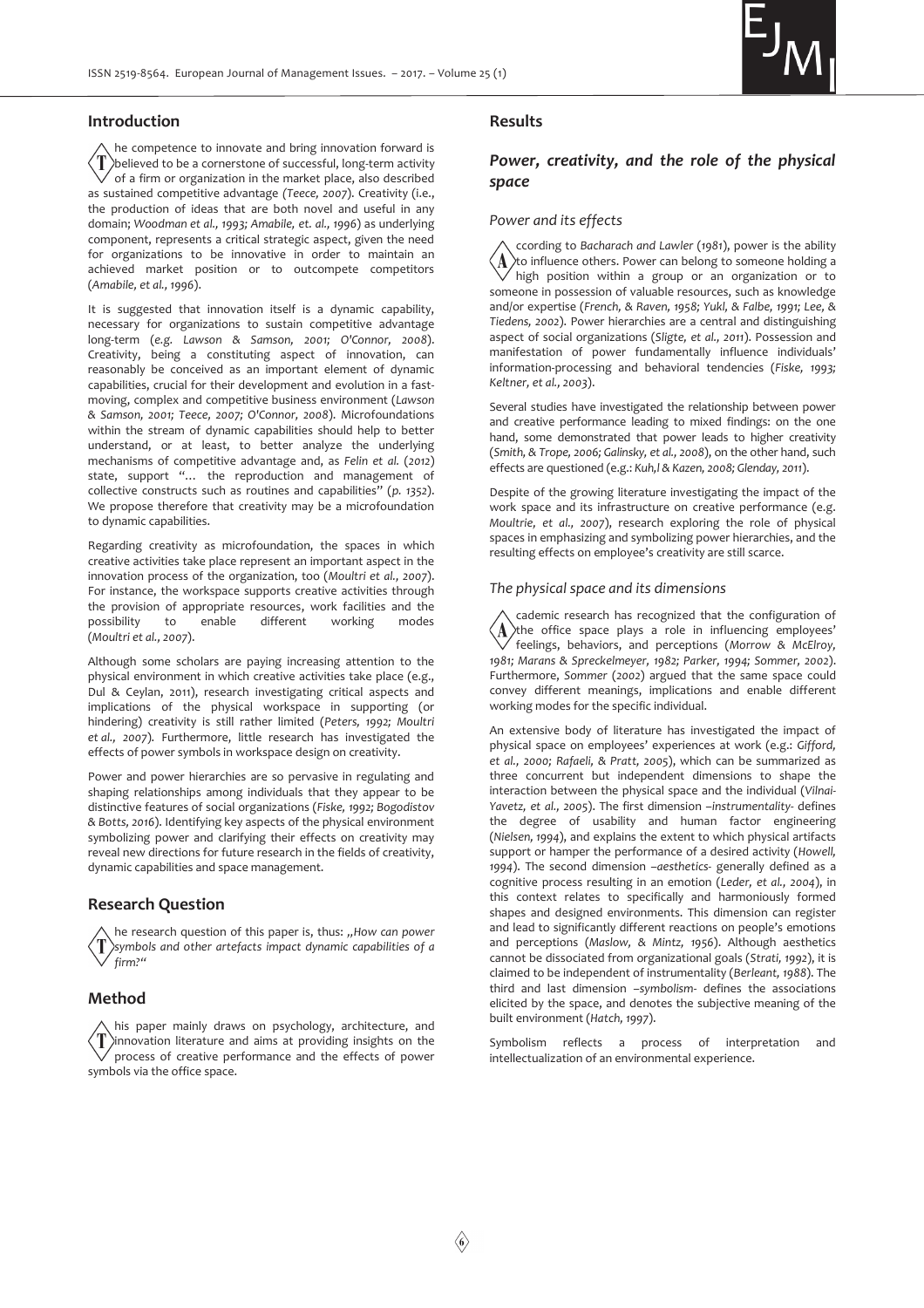

Symbolism is conceptually separate from aesthetics and instrumentality. For instance, a chair, independently from its degree of functionality and aesthetic, may or may not symbolize power, or prestige, depending on the associations it triggers (*Rafaeli, & Worline, 2000*). While architects and builders create the physical space in accordance to aesthetic *canons* and attempting to maximize its degree of functionality, the subjective meaning of the environment is related to the perceptions and the process of use of its users. Therefore, the physical space is the objective, and the perceived space is the subjective dimension of the same space (*Kristensen, 2004*).

Synthesizing a wide-ranging body of literature on the symbolic role of space and architecture, *Mazumdar, & Mazumdar* (*1997*) identified and categorized three relevant aspects. Firstly, social scientists explain that architecture symbolically expresses social and cultural phenomena. The physical space, its location as well as the use of the rooms and its artifacts are rich of symbols expressing gender roles, identity, social position, and social change (*Rapoport, 1980; Lawrence, 1988; Hummon, 1989*). Secondly, the physical space is symbolic to the culture that builds, designs, and experiences it. As various features of a space are symbolic of the cognitive schema of the people using it (*Fiske, 1993*), the built environment can be understood as "an expression of culturally shared mental structures and processes" (*Lawrence, & Low, 1990, p.466*). Lastly, space and architecture can be means of nonverbal communication conveying and transferring ideas and meanings among members of a culture (*Rapoport, 1980*). Overall, literature suggests a strong connection between the culture, its development and the physical environment in that it shapes the understanding, perception and meaning of (work) space.

## *Power, office design, and creativity*

*Office design and architecture as power symbols* 

rchitecture has served to define relationships among individuals, cities and nations (*Vale, 2014*). *Pfeffer* (*1992*) pointed out that symbols are important to the dynamics of power relationships as social actors to support and maintain their power position can appropriate them. Among the symbols of power and authority, Pfeffer not only mentioned high salaries, expense accounts, titles (e.g. General, Doctor, Professor, etc.), but specific architectural configurations of the office design and space privileges (i.e., executive dining room privileges, reserved parking spaces and the location, size and decor of one´s office design). Therefore, office configurations and interior arrangements appear to carry on relevant information related to the power structures of an organization.

The growing importance of creativity, conceived as a crucial aspect for a firm's ongoing competitive advantage and a microfoundation of dynamic capabilities, has led to increased academic attention to the topic. Currently, a stream of the literature on creativity is investigating the role and implications of the physical work environment in supporting creativity and innovation (e.g.: *Amabile 1988*; *Amabile, et al., 1996*). Nevertheless, to date little research has addressed the effects of power symbols in workspace configurations on creativity. This paper, therefore, presents some key aspects symbolizing power in the physical work environment and explain their effects in fostering or hindering creativity.

## *Power symbols in office design and their effects on creativity*

*sikszentmihalyi* (*1996*) pointed to the physical space as  $\langle \text{\bf 0} \rangle$ affecting people's emotional well-being, which in turn appears to be crucial for creative work. Clarifying the connection between space and creative activities, *Kristensen* (*2004*) argued that creativity always takes place in a physical context, i.e. a confined space that affects the flow of sensory experiences, the proximity among individuals, the channel of information and the availability of knowledge tools. Literature on the topics of architecture, office

design, and space management (e.g. *Pfeffer 1992*; *Stegmeier, 2008*) pointed out aspects of the workspace, which can be used to symbolize power, i.e. floor plans and configurations, office size, office location, and interior design.

An essential spatial issue relates to the floor plan, or configuration of the physical work environment. *Ching* (*2006*) suggested that such configurations can be linear, central, or radial, cluster, and grid. Linear spaces, generally characterized by long corridors, symbolize hierarchically structured organizations. They may appear well ordered, but hinder the information flow into the system, which instead is optimized in circular structures (*Kristensen, 2004*). Centralized or radial shapes often have a center, where communal tools and relevant information are stored and made accessible. Lastly, clusters or grids allow focusing on the specific requirements of tools, e.g. visual or prototyping material (*Kristensen, 2004*). To foster creativity, a space should enable dynamism and freedom (*Ekvall, 1997*) for example through intensive exchanges and collaborations among employees of different levels and departments. Open-plan spaces and ease of access to resources are important aspects related to the perceived freedom of the physical environment. Implications on this first dimension show that space configurations that symbolize power hierarchies have a counter effect on creativity.

Further dimensions often used to symbolize power are the size and the location of the office. These dimensions do not appear to affect the creative process within the organization. Counter effects on creativity in respect to these aspects connect to other factors such as organizational culture and leadership behaviors. For instance, *Stegmeier* (*2008*) explains that staff members typically mirror the actions of their leaders. Accordingly, by staying confined in their offices, leaders show a behavior that stands in contrast with the principles of teamwork and collaboration, critical features to carry on creative activities. Therefore, office location and size as symbols of power hierarchies might not directly affect creativity, but considering these aspects in combination with other organizational factors such as culture, corporate values, and leadership behaviors, may lead to significant impacts on creativity. Furthermore, interior decor serves as factor to distinguish among different power levels in the organization (*Pfeffer, 1992*). Differentiation related to the interior design of areas dedicated to managers and staff members does not seem to impact on the creative potential of people as long as the spaces dedicated to creative activities and group meetings also present flexible furniture, natural elements (e.g. plants) and enable bright lighting conditions and fresh air flow (*McCoy, & Evans, 2002*).

### **Conclusions and Discussion**

uilding on the view that dynamic capabilities are related to  $\langle \text{B}\rangle$ organizational processes, systems, and structures (*Teece, 2007*), this paper seeks to summarize findings from previous research conducted on the topics of power and creativity. We attempt to highlight aspects of the workspace and its management, impacting creativity, a critical microfoundation of dynamic capabilities. Examining the way power symbols in the physical work environment affect creative output, this paper proposes that aspects such as space configurations and interior decor can have an effect on creativity. Whereas office location and size may have indirect effects on creativity, it ought to be investigated in combination with aspects such as organizational culture, leadership behaviors and corporate values.

This first conceptual paper opens an avenue for future research and could be used as a basis for a wider research, investigating the process of space use to symbolize power and its effect on creativity as a microfoundation of dynamic capabilities of the firm. Additional studies are necessary to test and empirically determine the extent to which identified power symbols in the physical space play a role in affecting the creative activities within the organization. Future research might want to assess to what extent the physical space impacts on creativity and has implications for the development and renewal of dynamic capabilities.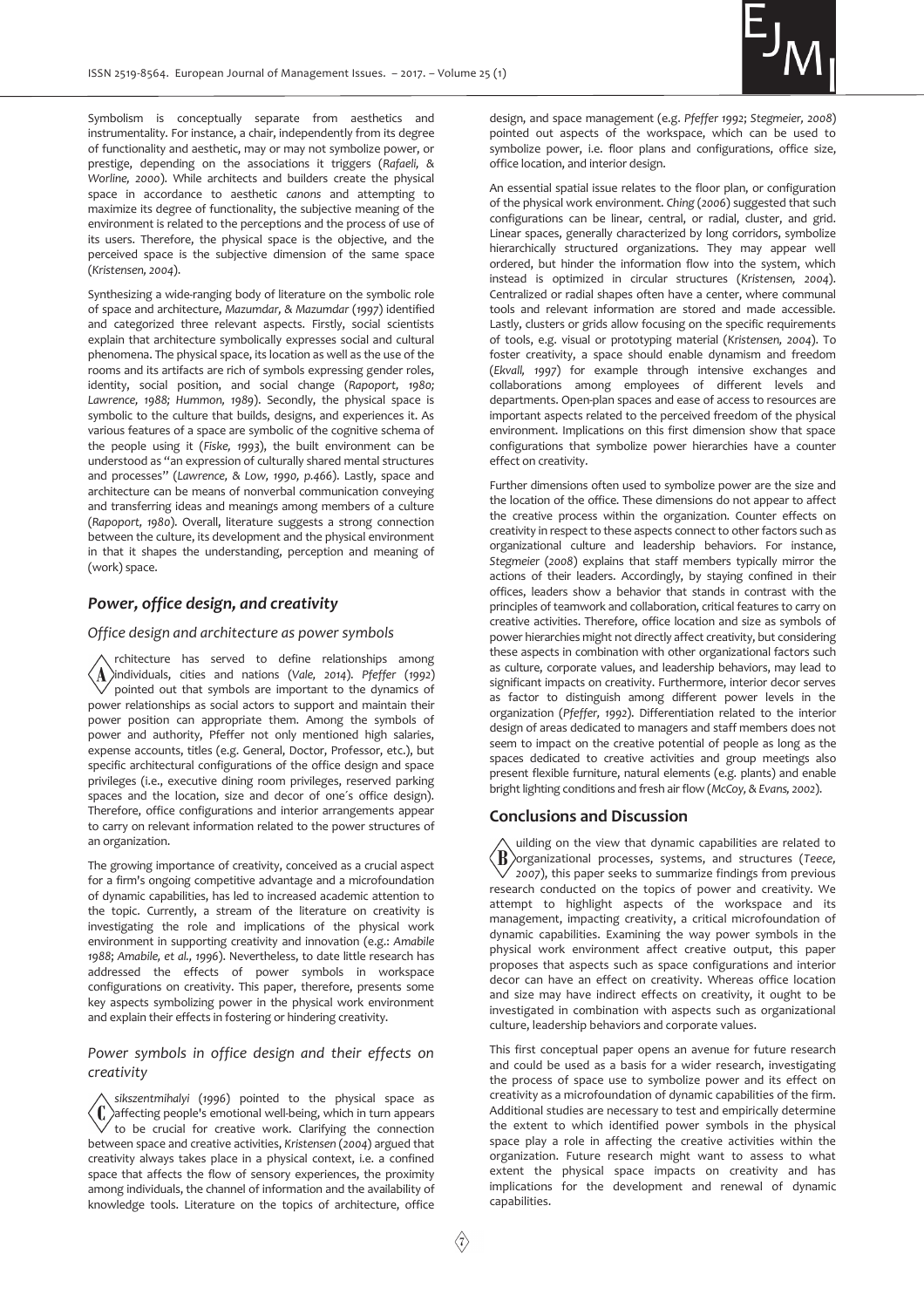

#### **References**

- Amabile, T. M., Conti, R., Coon, H., Lazenby, J., & Herron, M. (1996). Assessing the work environment for creativity. *Academy of management journal*, *39*(5), 1154-1184. doi:10.2307/256995.
- Amabile, T. M. (1988). A model of creativity and innovation in organizations. *Research in organizational behavior*, *10*(1), 123-167.
- Bacharach, S. B., & Lawler, E. J. (1981). *Bargaining: Power, tactics and outcomes*. Jossey-Bass Inc., 433 California Street, San Francisco, CA 94104.
- Berleant, A. (1988). Aesthetic perception in environmental design. *Environmental aesthetics: Theory, research, and applications*, 84- 98. doi:10.1017/cbo9780511571213.010.
- Bogodistov, Y., & Botts, M. (2016). Dynamic capabilities in extremely dynamic environments: "competitive advantage" equals "lives.". In 76th Annual Meeting of the Academy of Management, Anaheim, CA.
- Ching, F. D. (2014). *Architecture: Form, space, and order*. John Wiley & Sons.
- Csikszentmihalyi, M. (1996). The creative personality. *Psychology Today*, *29*(4), 36-40.
- Dul, J., & Ceylan, C. (2011). Work environments for employee creativity. *Ergonomics*, *54*(1), 12-20. doi:10.1080/00140139.2010.542833.
- Ekvall, G. (1997). Organizational conditions and levels of creativity. *Creativity and innovation Management*, *6*(4), 195-205. doi:10.1111/1467-8691.00070.
- Felin, T., Foss, N. J., Heimeriks, K. H., & Madsen, T. L. (2012). Microfoundations of Routines and Capabilities: Individuals, Processes, and Structure. *Journal of Management Studies*, *49*(8), 1351–1374. doi:10.1111/j.1467-6486.2012.01052.x.Fiske, A. P. (1992). The four elementary forms of sociality: framework for a unified theory of social relations. *Psychological review*, *99*(4), 689-723. doi:10.1037/0033-295x.99.4.689.
- Fiske, S. T. (1993). Social cognition and social perception. *Annual review of psychology*, *44*(1), 155-194.
- French, J., & Raven, B. (1959). The Basis of Social Power, in. D. Cartwright (ed.) Studies in Social Power. *Ann Arbor: University of Michigan, Institute for Social Research*.
- Galinsky, A. D., Magee, J. C., Gruenfeld, D. H., Whitson, J. A., & Liljenquist, K. A. (2008). Power reduces the press of the situation: implications for creativity, conformity, and dissonance. *Journal of personality and social psychology*, *95*(6), 1450-1466. doi: 10.1037/a0012633.
- Gifford, R., Hine, D. W., Muller-Clemm, W., D'Arcy, J. R., & Shaw, K. T. (2000). Decoding Modern Architecture A Lens Model Approach for Understanding the Aesthetic Differences of Architects and Laypersons. *Environment and Behavior*, *32*(2), 163-187. doi:10.1177/00139160021972487
- Glenday, D. (2011). Power, compliance, resistance and creativity: Power and the differential experience of loose time in large organisations. *New Technology, Work and Employment*, *26*(1), 29- 38. doi:10.1111/j.1468-005x.2010.00255.x.
- Hatch, M. J., & Cunliffe, A. L. (2012). *Organization theory: modern, symbolic and postmodern perspectives.* Oxford university press.
- Heft, H. (1997). The Relevance of Gibson's Ecological Approach to Perception for Environment-Behavior Studies. *Toward the Integration of Theory, Methods, Research, and Utilization*, 71–108. doi:10.1007/978-1-4757-4425-5\_3.
- Howell, W. C. (1994). Human factors in the workplace. In M. Dunnette, L. Hough & H. Triandis (Eds.), *Handbook of psychology* (2nd ed., 209-269).
- Hummon, D. M. (1989). House, Home and Identity in Contemporary American Culture. *Housing, culture and design: A comparative perspective*, 207-228. doi:10.9783/9781512804287-016.
- Keltner, D., Gruenfeld, D. H., & Anderson, C. (2003). Power, approach, and inhibition. *Psychological review*, *110*(2), 265-284. doi:10.1037/0033-295x.110.2.265.
- Kristensen, T. (2004). The physical context of creativity. *Creativity and innovation management*, *13*(2), 89-96. doi:10.1111/j.0963- 1690.2004.00297.x.
- Kuhl, J., & Kazén, M. (2008). Motivation, affect, and hemispheric asymmetry: power versus affiliation. *Journal of Personality and Social Psychology*, *95*(2), 456-469. doi:10.1037/0022-3514.95.2.456.
- Lawson, B., & Samson, D. (2001). Developing innovation capability in organisations: a dynamic capabilities approach. *International journal of innovation management*, *5*(03), 377-400. doi:10.1142/s1363919601000427.
- Lawrence, D. L., & Low, S. M. (1990). The built environment and spatial form. *Annual review of anthropology*, 453-505. doi:10.1146/annurev.anthro.19.1.453.
- Leder, H., Belke, B., Oeberst, A., & Augustin, D. (2004). A model of aesthetic appreciation and aesthetic judgments. *British journal of psychology*, *95*(4), 489-508. doi:10.1348/0007126042369811.
- Lee, F., & Tiedens, L. Z. (2001). 2. Is it lonely at the top?: The independence and interdependence of power holders. *Research in organizational behavior*, *23*, 43-91. doi:10.1016/s0191-3085(01)23003-2.
- Marans, R. W., & Spreckelmeyer, K. F. (1982). Evaluating open and conventional office design. *Environment and Behavior*, *14*(3), 333- 351. doi:10.1177/0013916582143005.
- Maslow, A. H., & Mintz, N. L. (1956). Effects of Esthetic Surroundings: I. Initial Effects of Three Esthetic Conditions Upon Perceiving "Energy" and "Well-Being" in Faces. The Journal of Psychology, 41(2), 247–254. doi:10.1080/00223980.1956.9713000.
- Mazumdar, S., & Mazumdar, S. (1997). Intergroup social relations and architecture: Vernacular architecture and issues of status, power, and conflict. *Environment and Behavior*, *29*(3), 374-421. doi:10.1177/001391659702900304.
- McCoy, J. M., & Evans, G. W. (2002). The potential role of the physical environment in fostering creativity. *Creativity Research Journal*, *14*(3-4), 409-426. doi:10.1207/s15326934crj1434\_11.
- Morrow, P. C., & McElroy, J. C. (1981). Interior office design and visitor response: A constructive replication. *Journal of Applied Psychology*, *66*(5), 646-650. doi:10.1037/0021-9010.66.5.646.
- Moultrie, J., Nilsson, M., Dissel, M., Haner, U. E., Janssen, S., & Van der Lugt, R. (2007). Innovation spaces: towards a framework for understanding the role of the physical environment in innovation. *Creativity and Innovation Management*, *16*(1), 53-65. doi:10.1111/j.1467-8691.2007.00419.x.

Nielsen, J. (1994). *Usability engineering*. Elsevier.

- O'Connor, G. C. (2008). Major innovation as a dynamic capability: A systems approach. *Journal of product innovation management*, *25*(4), 313-330. doi:10.1111/j.1540-5885.2008.00304.x.
- Parker, D. R. (1994). Designing the Future Workplace. *Bulletin of the American Society for Information Science*, *20*(5), 21-22.